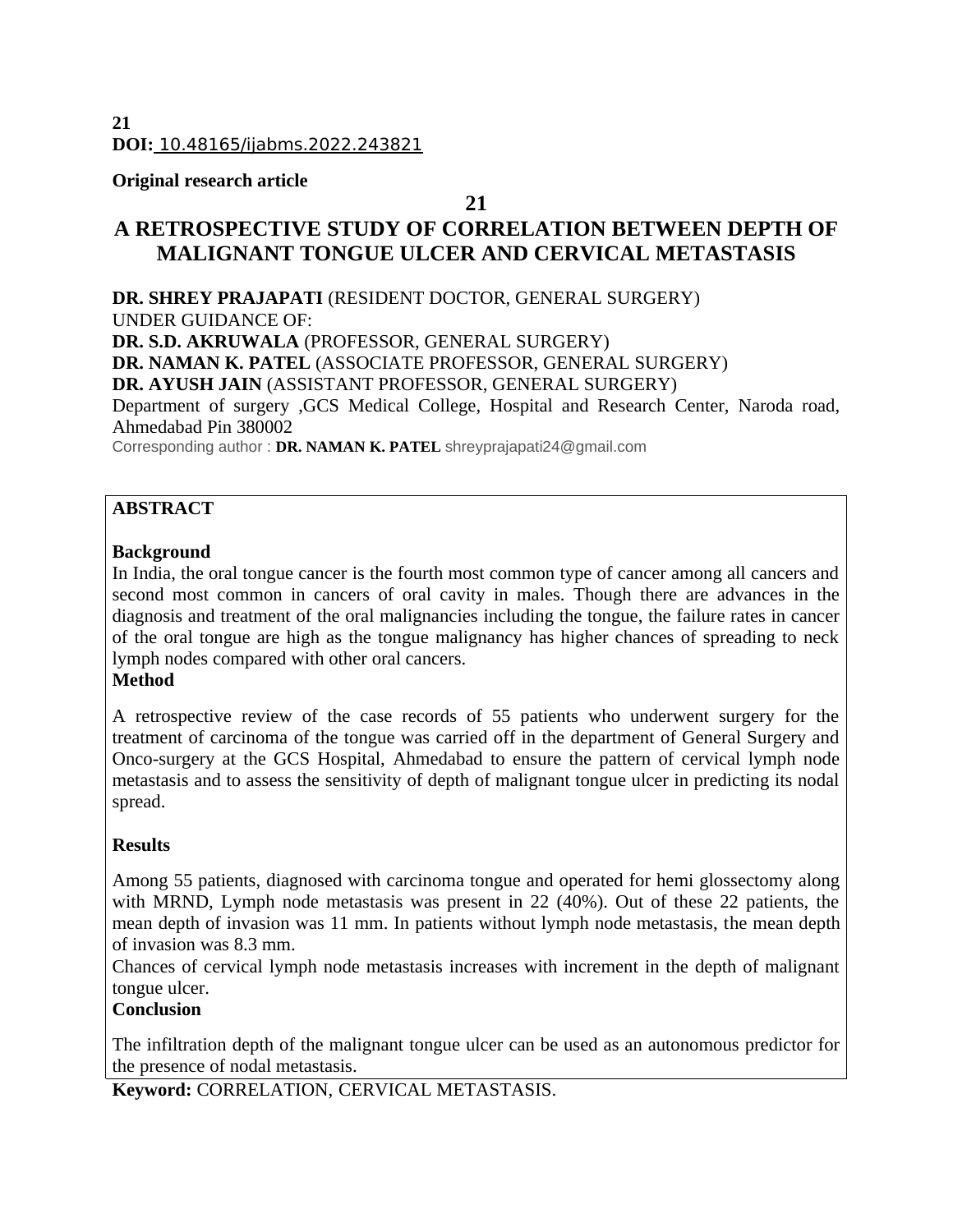#### **BACKGROUND**

Tongue squamous cell carcinoma is one of the most common cancer types in head and neck. Usually in cases of carcinoma tongue, patients present with complaint of a non-healing ulcer or a white patch, that thickens. Tobacco chewing, heavy smoking and alcohol have been identified as independent risk factors for development of tongue cancer. Some other risk factors are: chewing paan, sharp tooth causing irritation and HPV infection. In India, malignancies of oral cavity are very common as tobacco chewing is a habit that is found widespread in the country. Tongue is a complex anatomical structure and is very essential as the swallowing, speech and taste depend on its form and function. In past, various methods of treatment for carcinoma of tongue have been tried but due to its site and rich lymphatic drainage, the survival is poor compared to other subsites in oral cavity as carcinoma tongue is also the most aggressive among all cancers of the oral cavity and carries high chances of cervical lymph node metastasis. Predicting the lymphatic spread from malignant tongue lesion can help in choosing a suitable surgical procedure and can also help in predicting the overall outcome. The present study was intended to assess the pattern of cervical node metastasis from carcinoma of the tongue so that the impact of tumor status on the survival can be evaluated. Many other studies have been done on this subject previously and they have indicated that the tumor infiltration depth is an important factor in determining the further management of oral cancers as the depth of tumor can be used as a predictor of the lymph node metastasis. Through this study, we have also tried to corroborate the use of tumor infiltration depth as a prognostic factor for nodal metastasis in carcinoma tongue.

#### **AIM**

- □ The aim of the study is to find any correlation between depth of invasion of the malignant tongue ulcer based on radiological findings and post operative histopathological findings of the metastasis in cervical lymph nodes.
- To use this parameter as a prognostic tool.

#### **METHODOLOGY**

The study was conducted in retrospective manner between August 2020 to July 2021 at the department of General Surgery and Onco-surgery at GCSMCH&RC, Ahmedabad. Total 55 patients were included in my study. The case records were studied and the variables like age, sex, tumor size, grade, clinical TNM, pathological TNM and histopathological levels of involvement were noted. All the cases which have been included in the study, underwent evaluation under general anesthesia before the surgery and were operated for hemi glossectomy along with neck dissection. History of comorbidities like diabetes, hypertension, tuberculosis, any other diseases was noted. In all the patients, specific history was obtained whether patient had received any treatment (radio therapy or surgery) for previous head and neck malignancy. History of neo adjuvant chemotherapy was noted too. Detailed study of MRI neck of all patients was done. Along with site of the tumor, its extension and size of the tumor were noted including the Anterior posterior and transverse dimensions and the depth of the tumor. Lymph node status of the neck was studied and noted. Operative notes of all the patients were thoroughly studied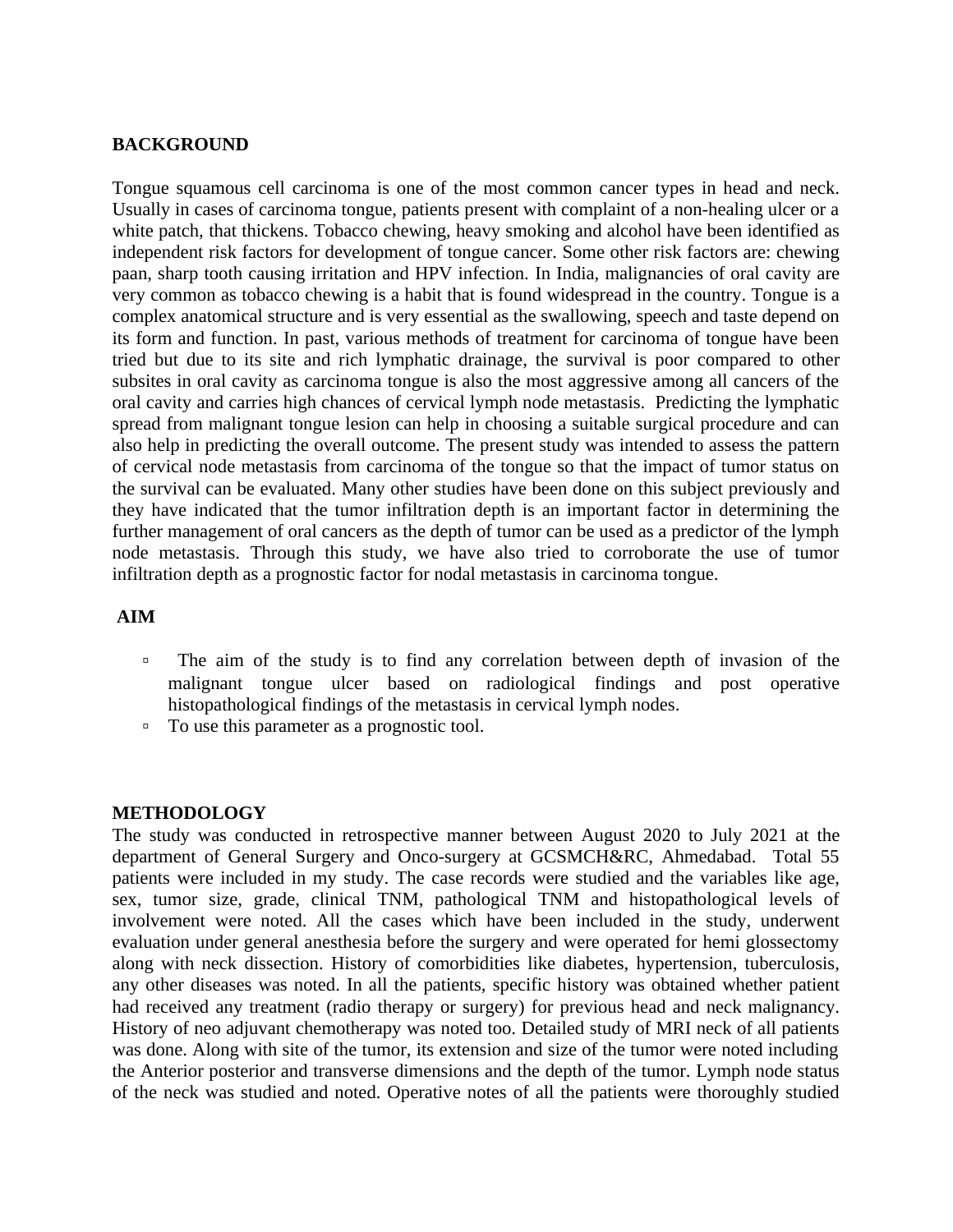and the type of resection and the type of neck dissection were noted. In this study, only cases of hemi glossectomy have been studied. The neck dissections include; unilateral modified radical neck dissection, bilateral modified radical neck dissection and selective Supra-omohyoid neck dissection. A detailed study of post operative histopathology report of all patients was done. In histopathology report, tumor grade, its extension, measurements and the depth of invasion were carefully studied and noted. Status of the neck lymph node for metastatic involvement was noted. Data was then collected, compared and analyzed.

Inclusion criteria:

- Biopsy proven cases of carcinoma tongue
- Operated cases of hemi glossectomy with modified radical neck dissection

Exclusion criteria:

- Cases with recurrence
- Patients who were previously treated (Radio therapy or surgery) for malignancy of the oral cavity.
- Patients who received Neoadjuvant chemotherapy

## **RESULTS**

In our study, the mean age of patients was 46.5 years with male to female ratio of 1.2:1.

| TABLE 1. COMPARISION BETWEEN DEPTH OF MALIGNANT TONGUE ULCER AND<br>NECK LYMPH NODES WITH METASTASIS |                          |                          |  |  |
|------------------------------------------------------------------------------------------------------|--------------------------|--------------------------|--|--|
| <b>DEPTH OF TONGUE</b><br><b>ULCER</b>                                                               | NO. OF PATIENTS WITH -Ve | NO. OF PATIENTS WITH +Ve |  |  |
| (In mm)                                                                                              | <b>LYMPH NODES</b>       | <b>LYMPH NODES</b>       |  |  |
| $1 - 3$                                                                                              |                          |                          |  |  |
| $4-6$                                                                                                | q                        |                          |  |  |
| $7-9$                                                                                                |                          |                          |  |  |
| $10 - 12$                                                                                            |                          |                          |  |  |
| $13 - 15$                                                                                            |                          |                          |  |  |
| 16-18                                                                                                |                          |                          |  |  |
| >19                                                                                                  |                          |                          |  |  |

|              | TOTAL           | PATIENTS WITH POSITIVE LYMPH |
|--------------|-----------------|------------------------------|
|              | <b>PATIENTS</b> | <b>NODES</b>                 |
| <b>MALE</b>  |                 |                              |
| <b>FEMAI</b> | 25              |                              |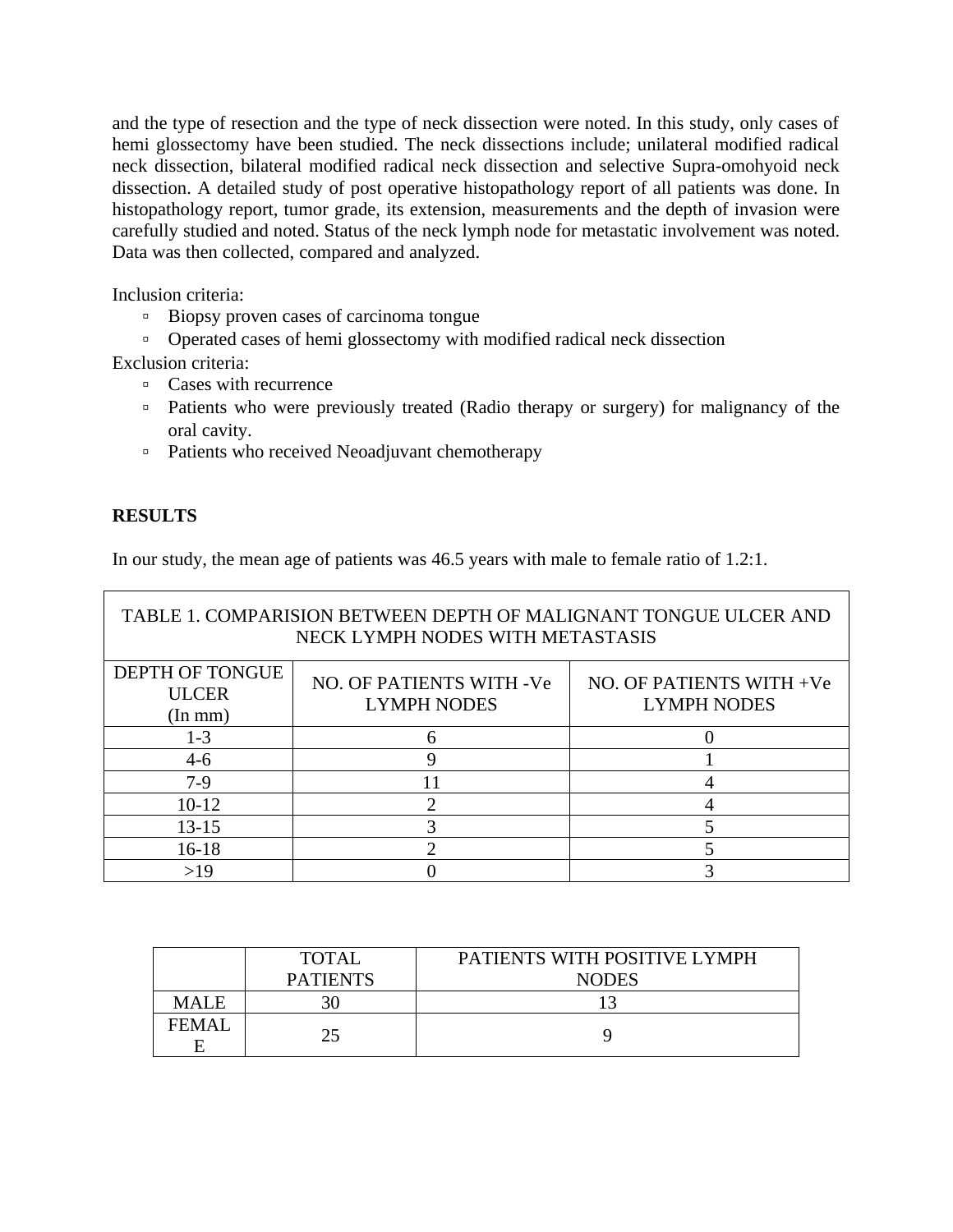

## **SERIES 1: PATIENTS WITH NEGATIVE LYMPH NODES SERIES 2: PATIENTS WITH POSITIVE LYMPH NODES X axis: depth of malignant tongue ulcer Y axis: total patients**

**[A chart showing correlation between depth of malignant tongue ulcer and numbers of patients with positive and negative neck lymph nodes for metastasis]**

In this study we found that, Lymph node metastasis was present in 22 of total 55 patients (40%) and out of these 22 patients, the mean depth of invasion was 11 mm. The mean depth of invasion was 8.3 mm in patients without lymph node metastasis.

**A Cut off value of depth of the ulcer was identified at 5 mm.** Which suggests that all the patients with depth of tumor less than 5 mm had uninvolved metastatic neck lymph nodes.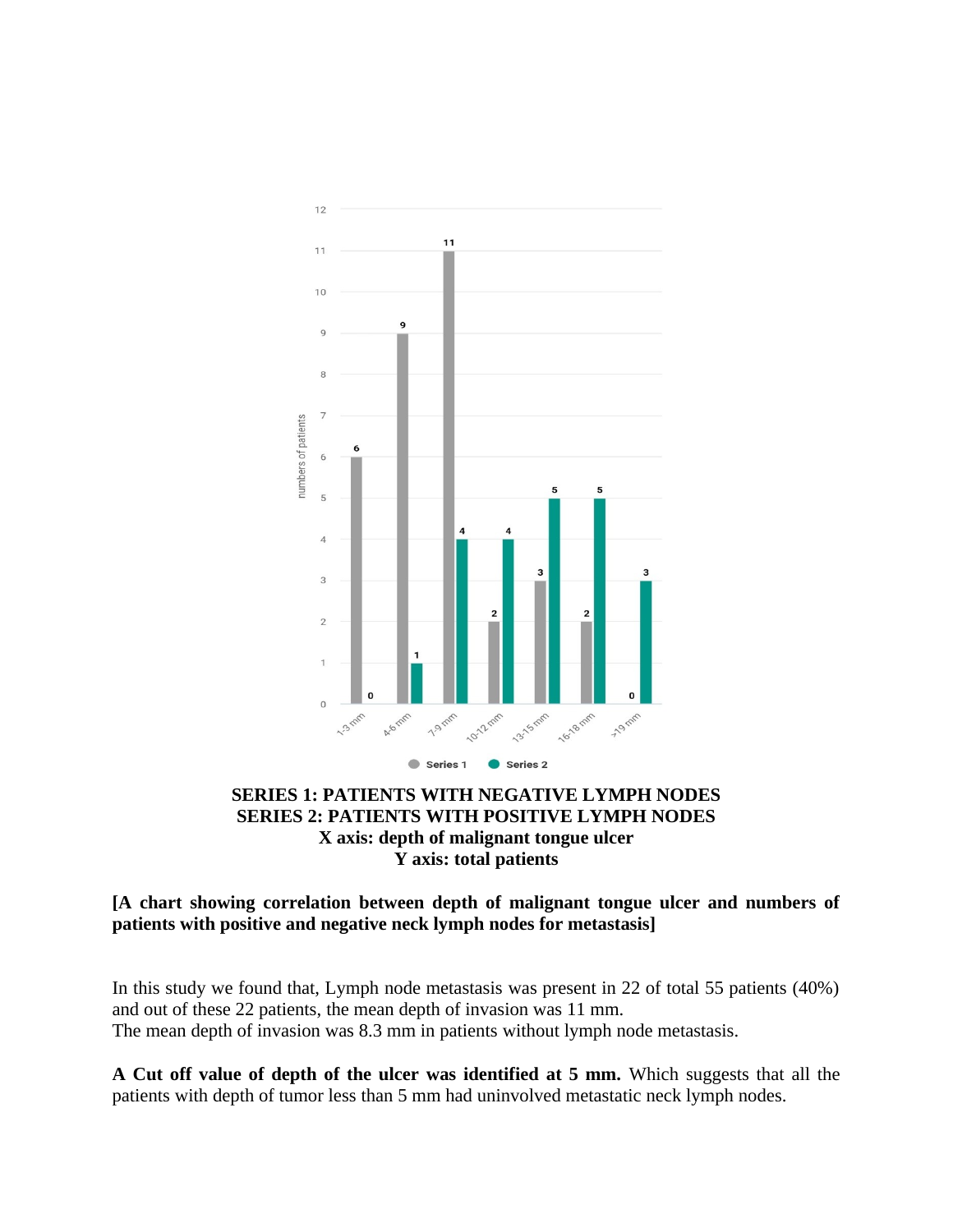All the cases with depth of the ulcer < 10 mm were negative for lymph node metastasis except six cases where lymph nodes had metastatic involvement.

In all the cases with depth of the ulcer > 9mm, lymph nodes were positive for metastasis except eight cases where lymph nodes showed no signs of metastatic involvement.

Male to female ratio for positive neck lymph nodes was 1.4:1

| TABLE 3. FREQUENCY OF POSITIVE NODES |                                     |  |
|--------------------------------------|-------------------------------------|--|
| <b>DEPTH OF</b>                      | FREQUENCY OF PATIENTS WITH POSITIVE |  |
| <b>ULCER</b>                         | <b>NODES</b>                        |  |
| $IN$ (mm)                            | IN $(\%)$                           |  |
| $1 - 3$                              |                                     |  |
| $4-6$                                | 10                                  |  |
| $7-9$                                | 26                                  |  |
| $10 - 12$                            | 66                                  |  |
| 13-15                                | 63                                  |  |
| 16-18                                | 71                                  |  |
| >19                                  | 100                                 |  |

| <b>TABLE 4. TUMOR STATUS</b> |                               |  |
|------------------------------|-------------------------------|--|
| <b>TUMOR</b>                 | NO. OF PATIENTS WITH POSITIVE |  |
| <b>STATUS</b>                | <b>NODES</b>                  |  |
|                              |                               |  |
| ГЭ                           |                               |  |
| ፐገ                           |                               |  |
|                              |                               |  |

As the depth of ulcer increases, the frequency of patients with positive cervical lymph nodes increases. As shown in the table 3, total 15 patients had depth of tumor between 7 to 9 mm. Out of 15 patients, 4 patients had positive lymph nodes (26%). Out of total 8 patients with depth of tumor between 13 to 15 mm, patients with positive nodes are 5 (63%). As the depth of malignant ulcer increases, the increment in the patients with positive lymph nodes also indicates correlation between the two.

## **DISCUSSION**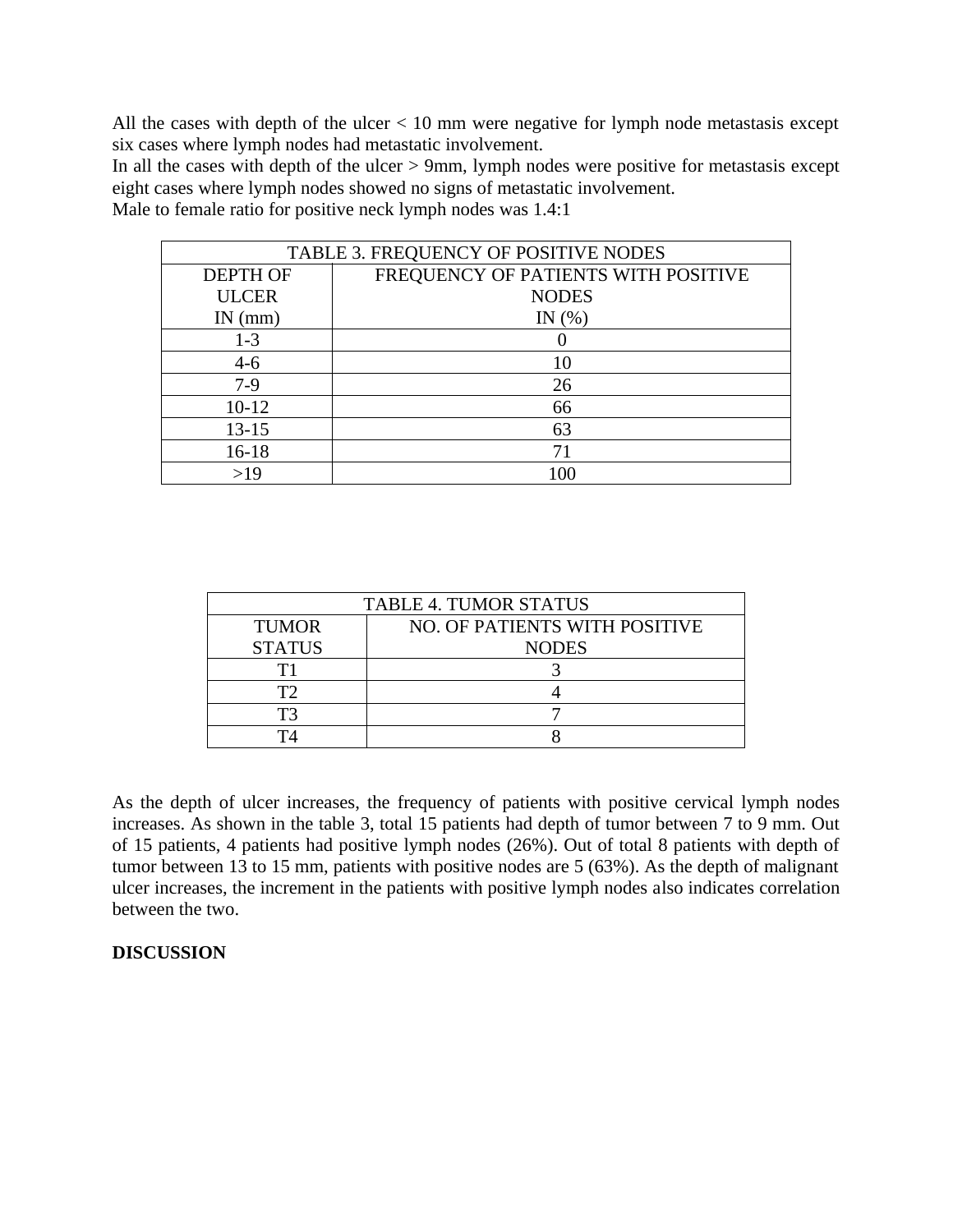Early assessment and treatment are beneficial in management of tongue cancer. Clinically undetectable nodal metastasis is one of the common causes of treatment failure as the incidence of cervical lymph node metastasis in tongue cancer is reported to be 30% to 50%.

It was seen that only 30% of T1 and T2 tumors showed nodal metastasis (TABLE 4) whereas 70% of T3 and T4 tumors showed metastasis.

Tarsi Tano et al.  $^1$  $^1$  conducted a retrospective longitudinal study in 2016 and it was identified that the cutoff value of infiltration depth has relevance in predicting the risk of lymph node metastasis

of the neck in surgically treated patients affected by stage T1 to T2 oral squamous cell carcinoma of the tongue Iin the study, the mean infiltration depth of the N-negative group was identified at 2.4 mm which was considerably different from the observed mean value in the N-positive group at 5.5 mm. A significant cutoff value was identified at an infiltration depth of 4 mm in his study.

Some studies have suggested that neck dissection significantly reduces the mortality and increases the 5-year disease-free survival. Yet some studies have suggested that neck dissection is not necessary until a node is detectable. Currently, in a study by Fakih et al, they have suggested that in the management of carcinoma tongue, an elective neck dissection is advisable only for patients with certain risk factors. Surgery on the primary tumor often modifies lymphatic drainage, so sentinel node biopsy can be a useful modality while operating the primary tumor and neck at the same time. Also, in a study done by LJ Melchers  $2$ , for patients with risk factors including depth of tumor greater than 4 mm, an elective neck dissection is suggested to improve the prognosis of these patients. In our study, a cut off value is 5 mm which is close to obtained value of 4 mm in these two studies as mentioned above.

## **CONCLUSION**

Looking at the data in our study, we can say that the infiltration depth can be used as an independent predictor for the presence of nodal metastasis in malignant tongue ulcers.

Our study also highlights that the tumor infiltration depth has a cut off value, below which the lymph node metastasis is null and this value can be used for management of the cases of carcinoma tongue as it helps in selecting the operative procedure.

We can say that, the depth of a malignant ulcer is a reliable parameter for predicting regional node involvement, selecting operative procedure and patient survival in carcinoma of tongue and can be used for prognosis of the disease.

#### **References**

1.Tarsitano A, Del Corso G, Tardio ML, Marchetti C. Tumor infiltration depth as predictor of nodal metastasis in early tongue squamous cell carcinoma. J Oral Maxillofac Surg. 2016; 74:523

<span id="page-5-1"></span><span id="page-5-0"></span> $\overline{1}$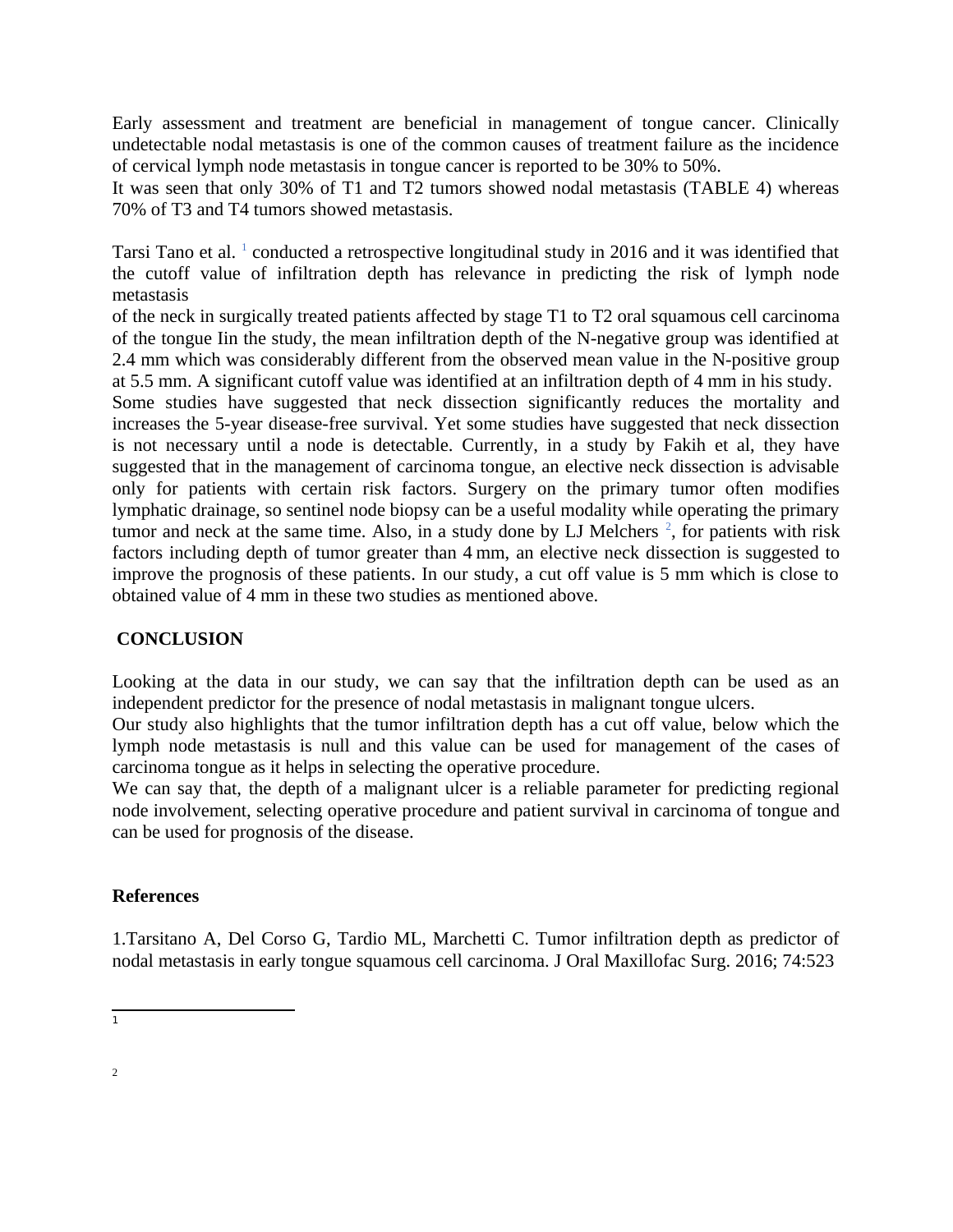2. Yuen AP, Wei WI, Wong YM, Tang KC. Elective neck dissection versus observation in the treatment of early oral tongue carcinoma. Head Neck. 1997; 19:583–8. L J Melchers, E Schuuring, B A C van Dijk, G H de Bock, M J H Witjes, B F A M van der Laan, J E van der Wal, J L N Roodenburg

3. Haddadin KJ, Soutar DS, Oliver RJ, Webster MH, Robertson AG, MacDonald DG, et al. Improved survival for patients with clinically T1/T2, N0 tongue tumors undergoing a prophylactic neck dissection. Head Neck. 1999; 21:517–25.

4. Keski-Säntti H, Atula T, Törnwall J, Koivunen P, Mäkitie A. Elective neck treatment versus observation in patients with T1/T2 N0 squamous cell carcinoma of oral tongue. Oral Oncol. 2006; 42:96–101. Woolgar JA. T2 carcinoma of the tongue: The histopathologist's perspective. Br J Oral Maxillofac Surg. 1999; 37:187–93.

5. Ross GL, Soutar DS, MacDonald DG, Shoaib T, Camilleri IG, Robertson AG, et al. Improved staging of cervical metastases in clinically node-negative patients with head and neck squamous cell carcinoma. Ann Surg Oncol. 2004; 11:213–8.

6. Sparano A, Weinstein G, Chalian A, Yodul M, Weber R. Multivariate predictors of occult neck metastasis in early oral tongue cancer. Otolaryngol Head Neck Surg. 2004; 131:472

7. Lydiatt DD, Robbins KT, Byers RM, Wolf PF. Treatment of stage I and II oral tongue cancer. Head Neck. 1993; 15:308–12.

8. Fang, Q. et al. Value of lingual lymph node metastasis in patients with squamous cell carcinoma of the tongue. Laryngoscope 129, 2527–2530 (2019).

9.Feng, Z., Li, J. N., Li, C. Z. & Guo, C. B. Elective neck dissection versus observation in the management of early tongue carcinoma with clinically node-negative neck: a retrospective study of 229 cases. *J. Craniomaxillofac Surg.* **42**, 806–810 (2014).

10.Lam, P. *et al*. Correlating MRI and histologic tumor thickness in the assessment of oral tongue cancer. *AJR Am. J. Roentgenol.* **182**, 803–808 (2004).

11.Lam, P. et al. Correlating MRI and histologic tumor thickness in the assessment of oral tongue cancer. AJR Am. J. Roentgenol. 182, 803–808 (2004).

12.Preda, L. et al. Relationship between histologic thickness of tongue carcinoma and thickness estimated from preoperative MRI. Eur. Radiol. 16, 2242–2248 (2006).

## **Conflict of Interest:**

Nil

**Funding:**